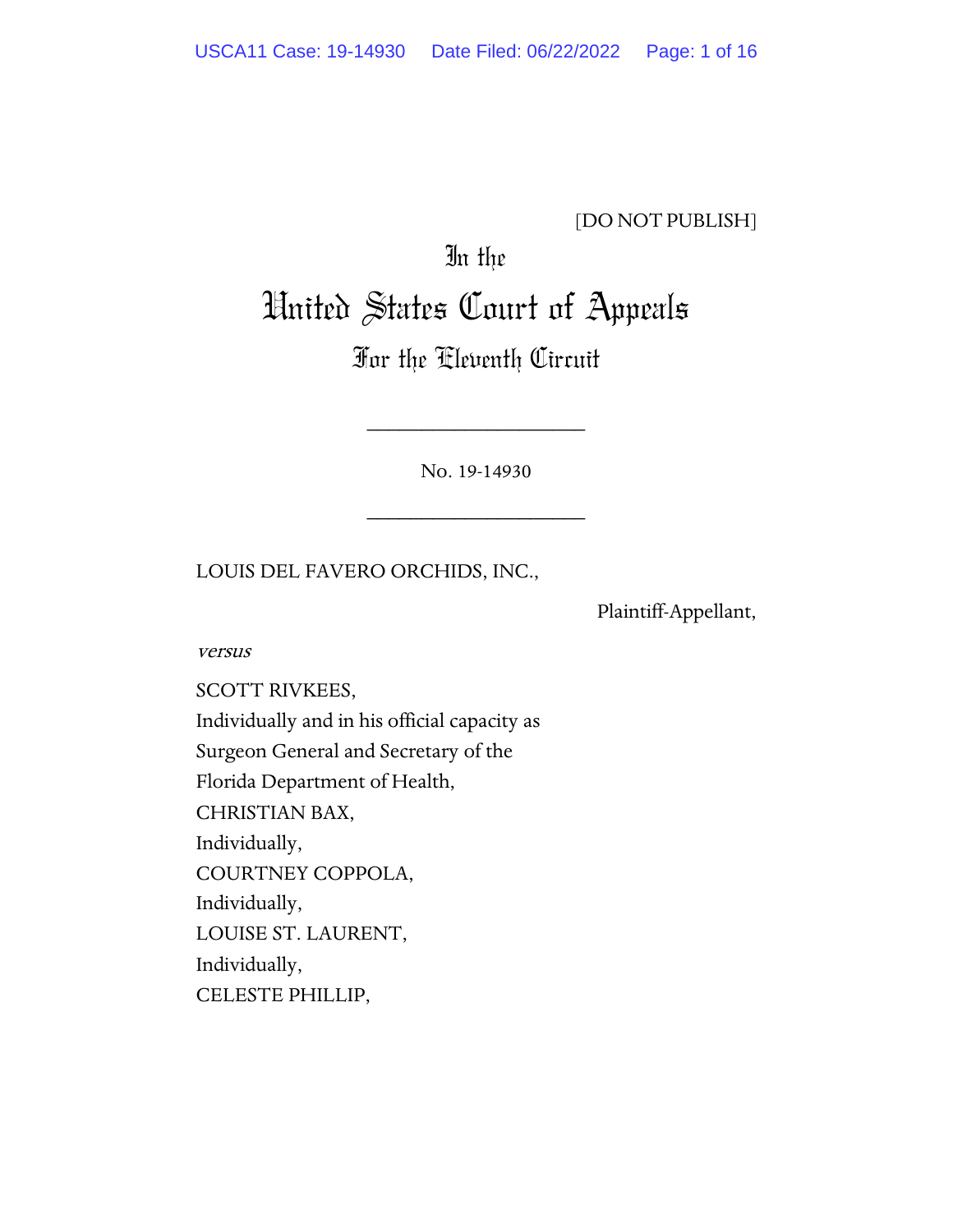Individually, et al.,

Defendants-Appellees.

Appeal from the United States District Court for the Northern District of Florida D.C. Docket No. 4:19-cv-00284-RH-MJF

\_\_\_\_\_\_\_\_\_\_\_\_\_\_\_\_\_\_\_\_

\_\_\_\_\_\_\_\_\_\_\_\_\_\_\_\_\_\_\_\_

Before WILSON, ROSENBAUM, and ED CARNES, Circuit Judges.

ROSENBAUM, Circuit Judge:

Despite initial appearances, this isn't a case about medical marijuana. Nor is this a case about the allegedly wrongful denial of a license to dispense medical marijuana. This also isn't a case about a state agency that has allegedly ignored a state constitutional directive to license medical marijuana dispensaries, either. Instead, this is a case about whether there's a federal constitutional "property right" to process. There isn't. To be sure, a federal constitutional right to process *to protect* constitutional rights to life, liberty, and property exists. But *process itself* is not a property right—that would be circular.

Plaintiff-Appellant Louis Del Favero Orchids, Inc. ("Del Favero"), applied for a license to dispense medical marijuana from the Florida Department of Health ("the Department"). But the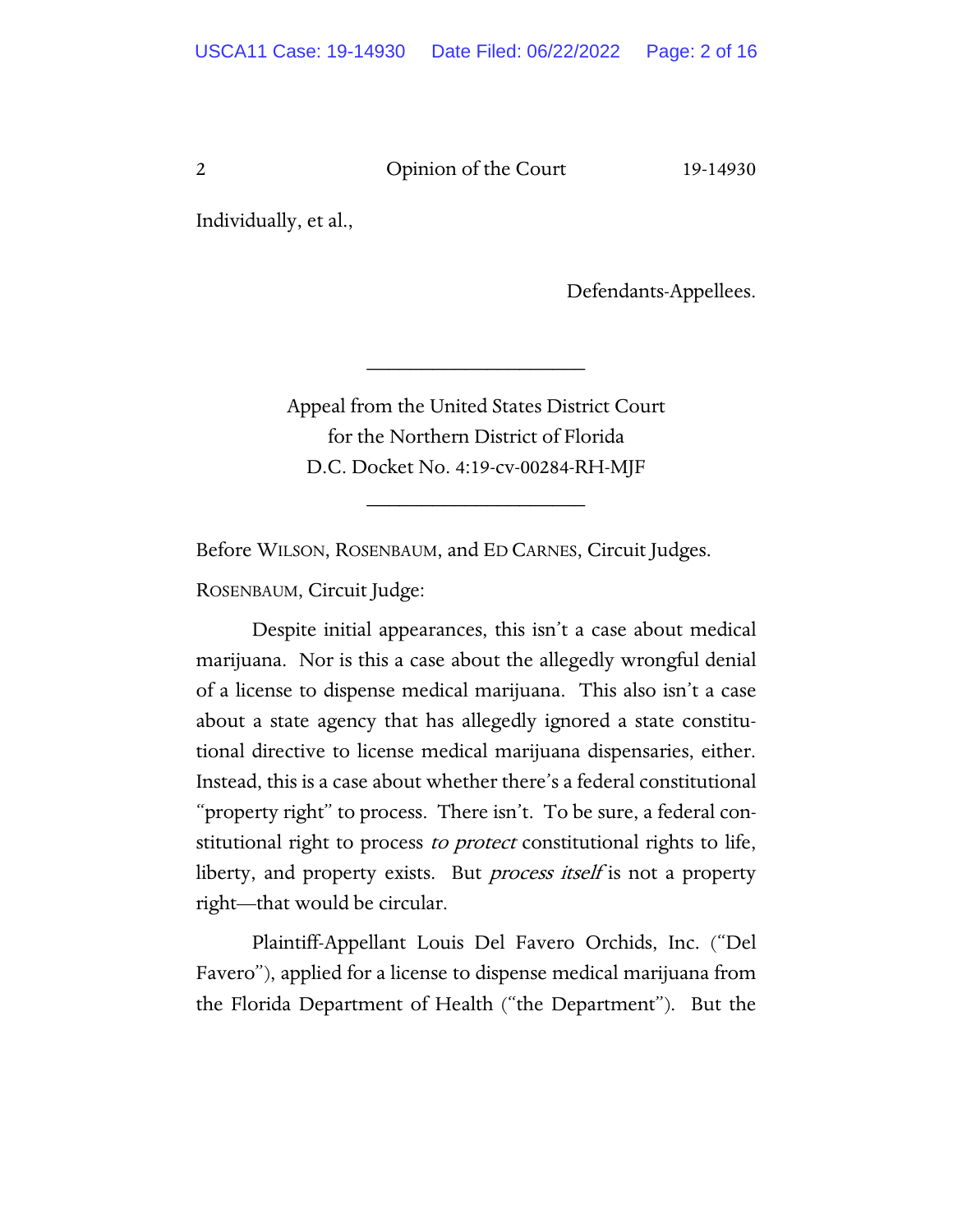Department didn't approve or deny Del Favero's application. Instead, it told Del Favero that it wasn't accepting applications (yet) and that it would publish a notice in the Florida Administrative Register when the application period opened. Del Favero didn't accept this answer and sued the Department, claiming that the Department had deprived Del Favero—not of the right to a license but of the right to have its application for a license *reviewed*. The district court dismissed Del Favero's complaint.

After a thorough review of the record and with the benefit of oral argument, we affirm the district court's judgment because the federal procedural-due-process clause doesn't guarantee process *as an end in itself*; it guarantees process only as process *regards* a substantive right.

#### I. FACTUAL BACKGROUND

This dispute arises from interlocking Florida constitutional and statutory provisions governing the licensing of Medical Marijuana Treatment Centers ("Centers"). So before we get to the matter at hand, we must first review (1) the Florida Compassionate Medical Cannabis Act of 2014 (the "Act"); (2) Article X, Section 29 of the Florida Constitution; (3) a 2017 amendment to the Act; and (4) some regulations promulgated under the Act.

#### A. Florida's Medical Marijuana Regulatory Scheme

This case finds its origins in 2014, when Florida passed the Act. The Act legalized cultivating, processing, and dispensing (to qualified patients) medical marijuana. FLA. STAT.  $\S 381.986(1)$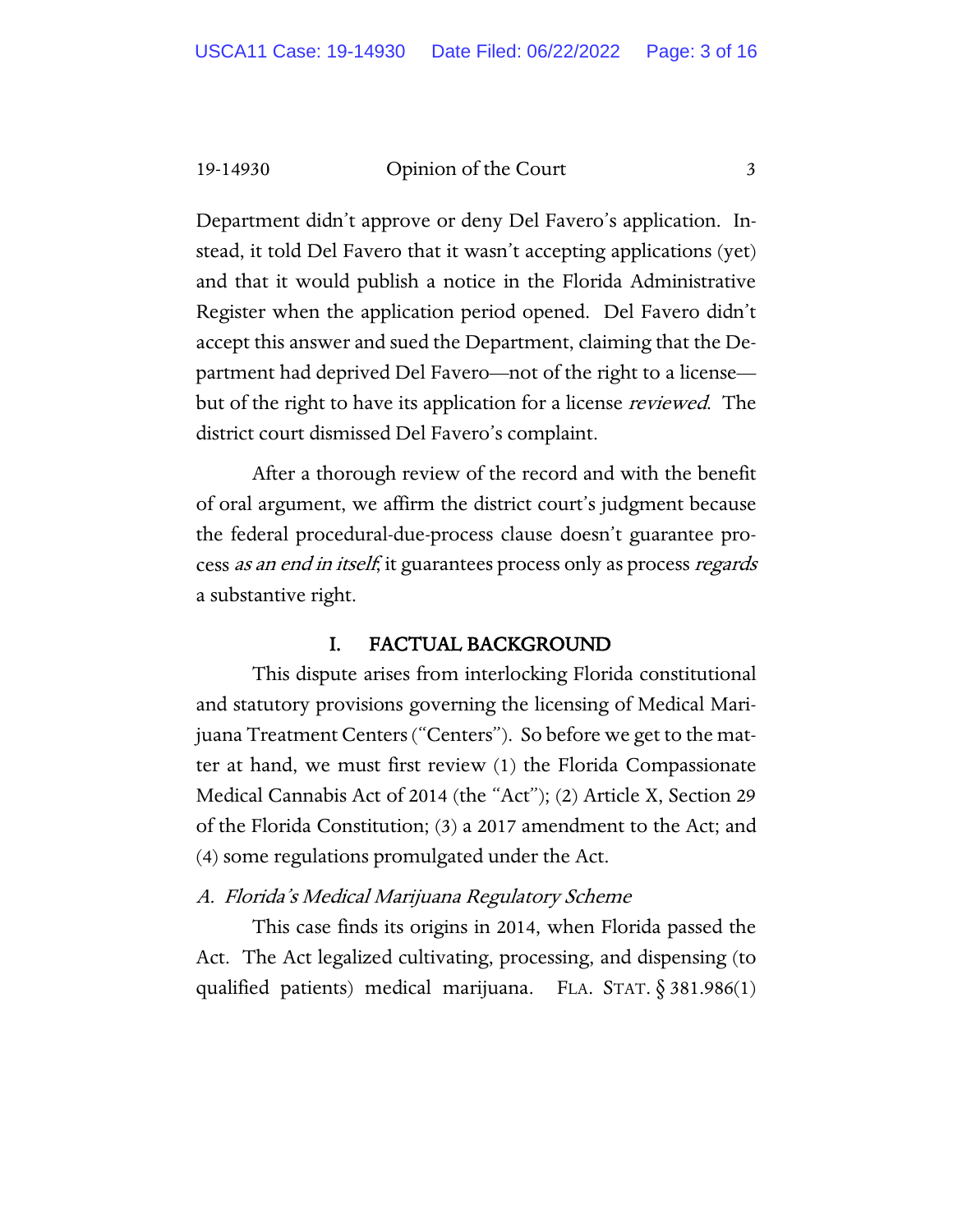(2014). It also directed the Florida Department of Health to "[a]uthorize the establishment of five dispensing organizations" and ordered that the Department "shall develop an application form" for potential dispensing organizations. Id.  $\S 381.986(5)(b)$ (2014). To accomplish these things, the Act empowered the Department "[a]dopt [necessary] rules." Id. § 381.986(5)(d) (2014).

Two years later, Florida voters approved a ballot initiative amending the Florida Constitution to add deadlines for the Department to fulfill its duties. The Amendment—codified as Article X, Section 29 of the Florida Constitution—directed that the Department "shall issue reasonable regulations necessary for the implementation of this section. . . . It is the duty of the Department to promulgate regulations in a timely fashion." FLA. CONST. art. X, § 29(d). More concretely, the new section of the Constitution required the Department to "promulgate[] no later than six (6) months after the effective date of this section"—or by June 3, 2017—regulations establishing "[p]rocedures for the registration of [Centers] that include procedures for the issuance, renewal, suspension and revocation of registration[.]" Id.  $\S 29(d)(1)c$ . Section 29 also provided that "[i]f the Department does not issue regulations, or if the Department does not begin issuing identification cards and registering [Centers] within the time limits set in this section, any Florida citizen shall have standing to seek judicial relief to compel compliance with the Department's constitutional duties." *Id.*  $\oint$  29(d)(3).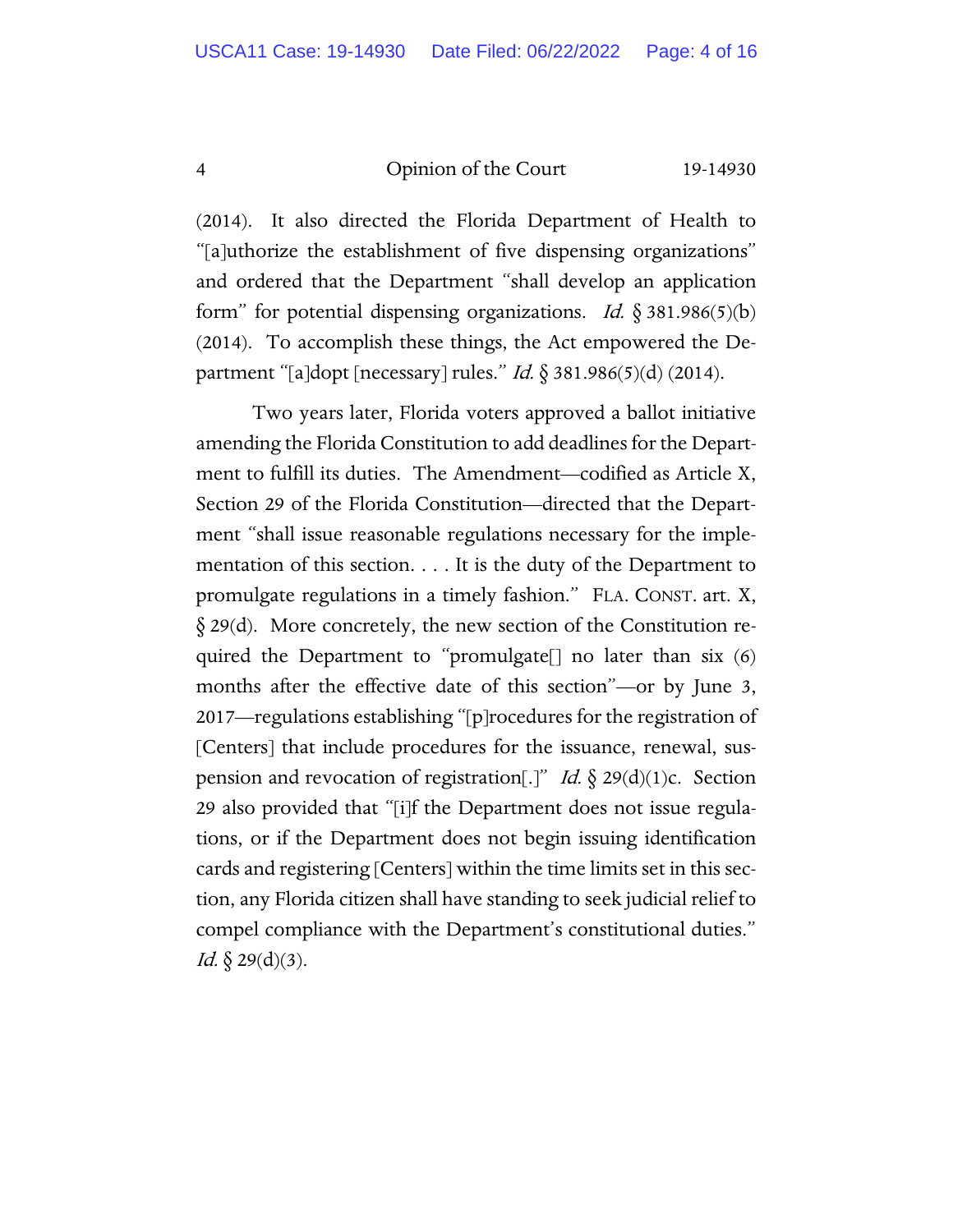Following the amendment, the Florida legislature modified the Act to track the new constitutional language. The amended Act required the Department to license Centers that fell into particular categories. FLA. STAT.  $\S$  381.986(8)(a)(1).

First, under the new version of the law, the Department of Health had to—"[a]s soon as practicable, but no later than July 3, 2017"—relicense any Center that had a license before the amendment and which continued to meet the statutory requirements. *Id.* 

Second, the amended Act required the Department of Health to distribute ten licenses to (1) applicants who, among other requirements, had applied for a license under the predecessor law and been denied and (2) applicants who were "a recognized class member of *Pigford v. Glickman*, 185 F.R.D. 82 (D.D.C. 1999), or *In* Re Black Farmers Litig., 856 F. Supp. 2d 1 (D.D.C. 2011)." Id. § 381.986(8)(a)2a–b. Of these ten licenses, the Department had to issue at least one to a member of the second category. Id.  $\S$ 381.986(8)(a)2b. More specifically, under the amended law, the Department had to, "[a]s soon as practicable, but no later than October 3, 2017 . . . license applicants that meet the requirements of this section in sufficient numbers to result in 10 total licenses issued under this subparagraph, while accounting for the number of licenses issued under sub-subparagraphs a. and b." Id.  $\S$  381.986(8)(a)2c. And "[f]or up to two of the licenses issued under subparagraph 2., the amended Act required the "[D]epartment [to] give preference"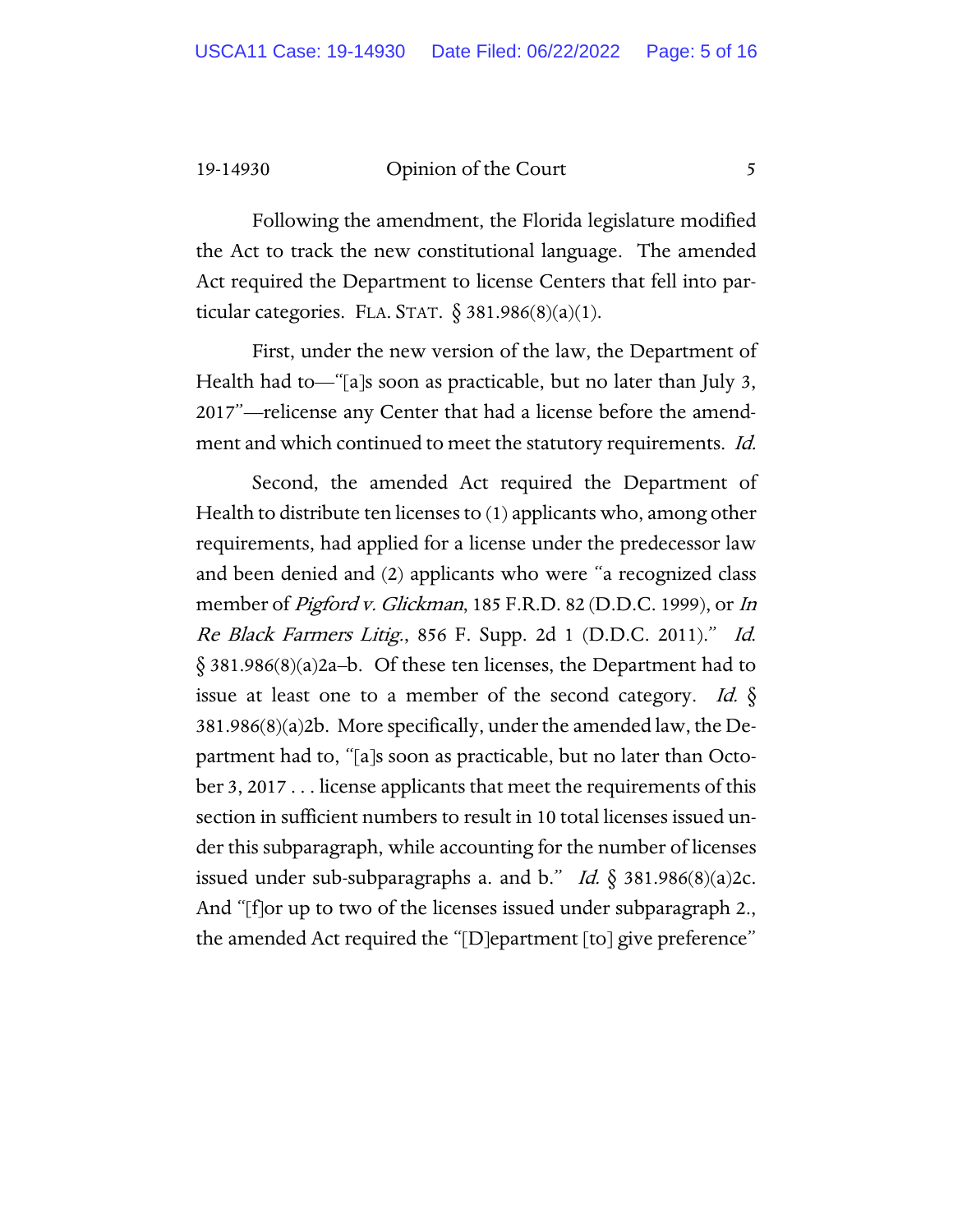to applicants planning to convert a citrus-fruit or citrus-molasses facility to process marijuana. *Id.*  $\S$  38[1](#page-5-0).986(8)(a)3.<sup>1</sup>

To recap then, under the amended Act, the Department had to relicense active Centers by August 1, 2017. The amended Act also required the Department, by October 2017, to distribute up to ten licenses to (1) formerly unsuccessful applicants and (2) members of two specified litigation classes, and to give preference to applicants using converted citrus facilities.

As to the licensing process, the amended Act specified that licensing applicants had to "apply to the department on a form prescribed by the [D]epartment and adopted in rule." Id.  $\S$ 381.986(8)(b). And the amended Act required the Department to "adopt rules pursuant to [sections]  $1200.536(1)$  and  $120.54$  establishing a procedure for the issuance and biennial renewal of licenses[.]" Id. Subject to the initial limits of ten licenses and the designated groups of recipients, the amended Act also provided that "the [D]epartment shall issue a license to an applicant if the applicant meets the requirements of this section and pays the initial application fee." Id.

<span id="page-5-0"></span><sup>&</sup>lt;sup>1</sup> The ten licenses were just the beginning. The new law also required the Department to license four Centers within six months after the registration of 100,000 active qualified patients (and then four more Centers within six months of the registration of every additional 100,000 patients). Id.  $§$  381.986(8)(a)4.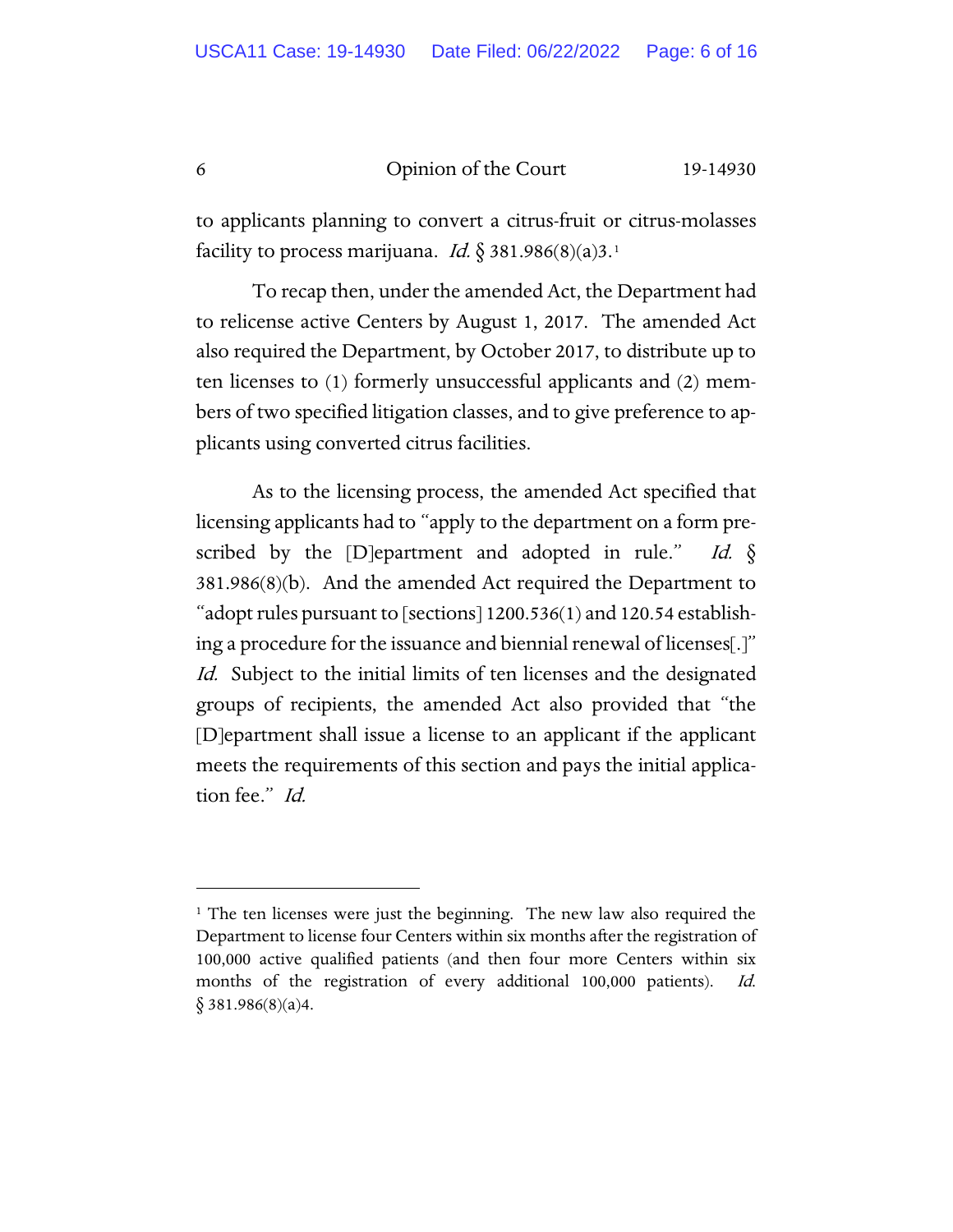A couple of months after the law went into effect, the Department promulgated an emergency administrative rule. FLA. ADM. CODE R. 64ER17-2(1),  $(1)(e)$ ,  $(4)$ . The emergency rule stated that the Department "shall publish in the Florida Administrative Register and on its website the date upon which the [D]epartment will begin accepting applications and the deadline to receive all applications." Id. Besides this directive, the emergency rule linked to an application form and explained how applications would be scored. *Id.*<sup>[2](#page-6-0)</sup>

### B. State Court Litigation and Del Favero's Efforts to Obtain a Center License

In December 2017, a company other than Del Favero—Florigrown, LLC—challenged the constitutionality of the 2017 law and the Department's regulations. See Fla. Dep't of Health v. Florigrown, LLC, 317 So. 3d 1101 (Fla. 2021). Del Favero intervened in support of Florigrown.

In the course of those proceedings, on October 5, 2018, a state trial court enjoined Florida's Department of Health from issuing Center licenses "pursuant to the unconstitutional legislative scheme set forth in" section 381.986; (2) required the Department

<span id="page-6-0"></span><sup>2</sup> In both July and November 2017, the Department published "Constitutional Regulations" explaining that the Department would begin—but had not yet begun—accepting applications and would publish a notice in the Florida Administrative Register. See MedPure, LLC v. Dep't of Health, 295 So. 3d 318, 321 n.3 (Fla. Dist. Ct. App. 2020).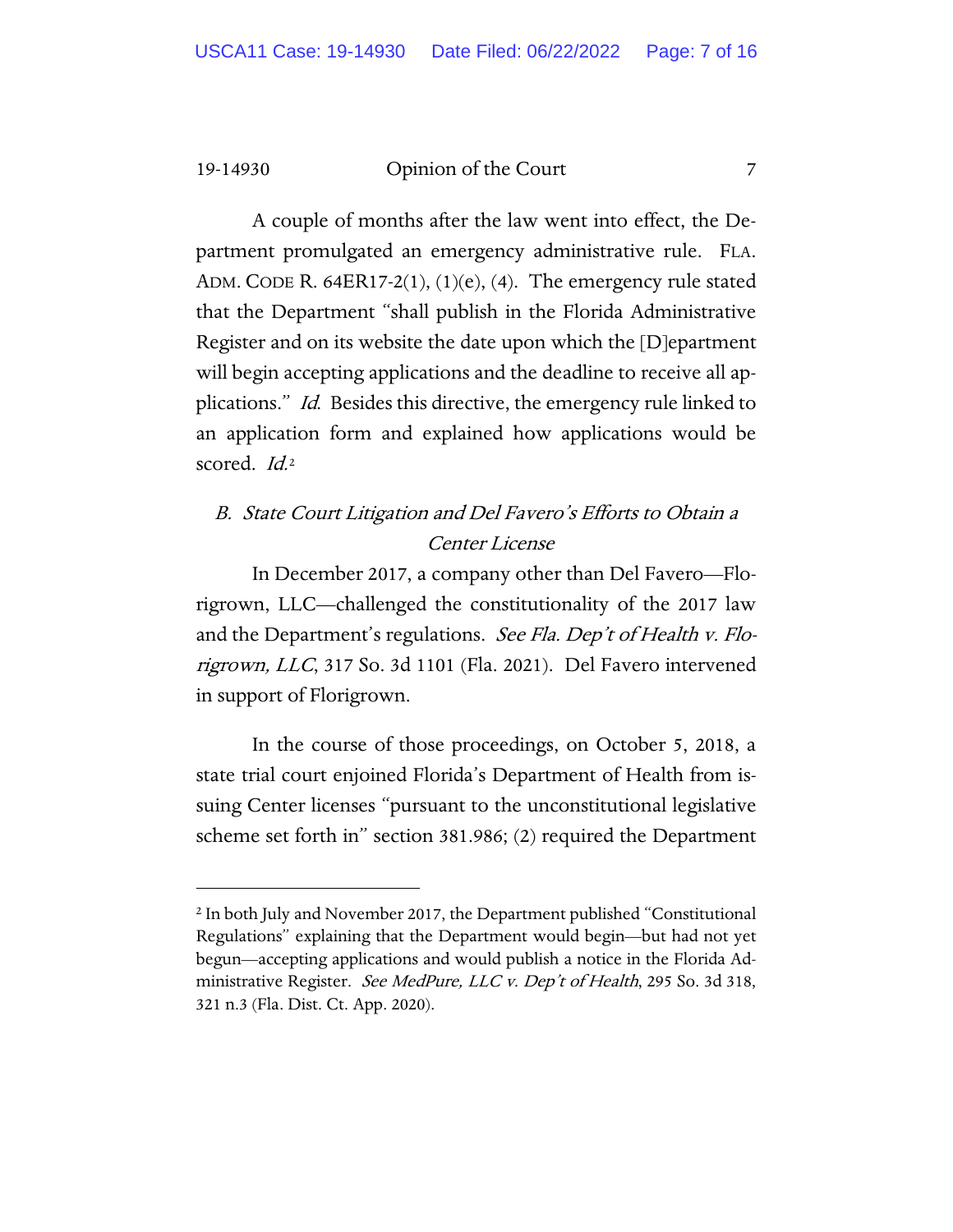to start "registering [Centers] in accordance with the plain language of the Medical Marijuana Amendment"; and (3) required the Department to give Florigrown a license. Fla. Dep't of Health v. Florigrown, LLC, 320 So. 3d 195 (Fla. Dist. Ct. App. 2019), reversed in part by Fla. Dep't of Health v. Florigrown, LLC, 317 So. 3d 1101 (Fla. 2021). Soon after, though, a state intermediate court stayed the injunction.

While the state-court litigation was proceeding, Del Favero bought a citrus-processing facility for three-quarters of a million dollars—to capitalize on the preference afforded such applicants and applied for a Center license on October 8, 2018. Del Favero didn't receive a response. So it resubmitted its application—with the full application fee of \$60,830—on October 17, 2018.

Del Favero still didn't get a response. So in January 2019, Del Favero sent the Department a letter claiming a "default license" under Florida Statutes section 120.60(1). That section provides that, if the Department doesn't approve or deny a license application within ninety days of submission, and the applicant provides notice to the agency, then the applicant can claim use of a "default license." FLA. STAT.  $\S$  120.60(1).

The Department returned Del Favero's application fee and responded that Del Favero's application was premature because the Department had not yet published notice that it was accepting applications. Del Favero, the Department warned, did *not* have a default license.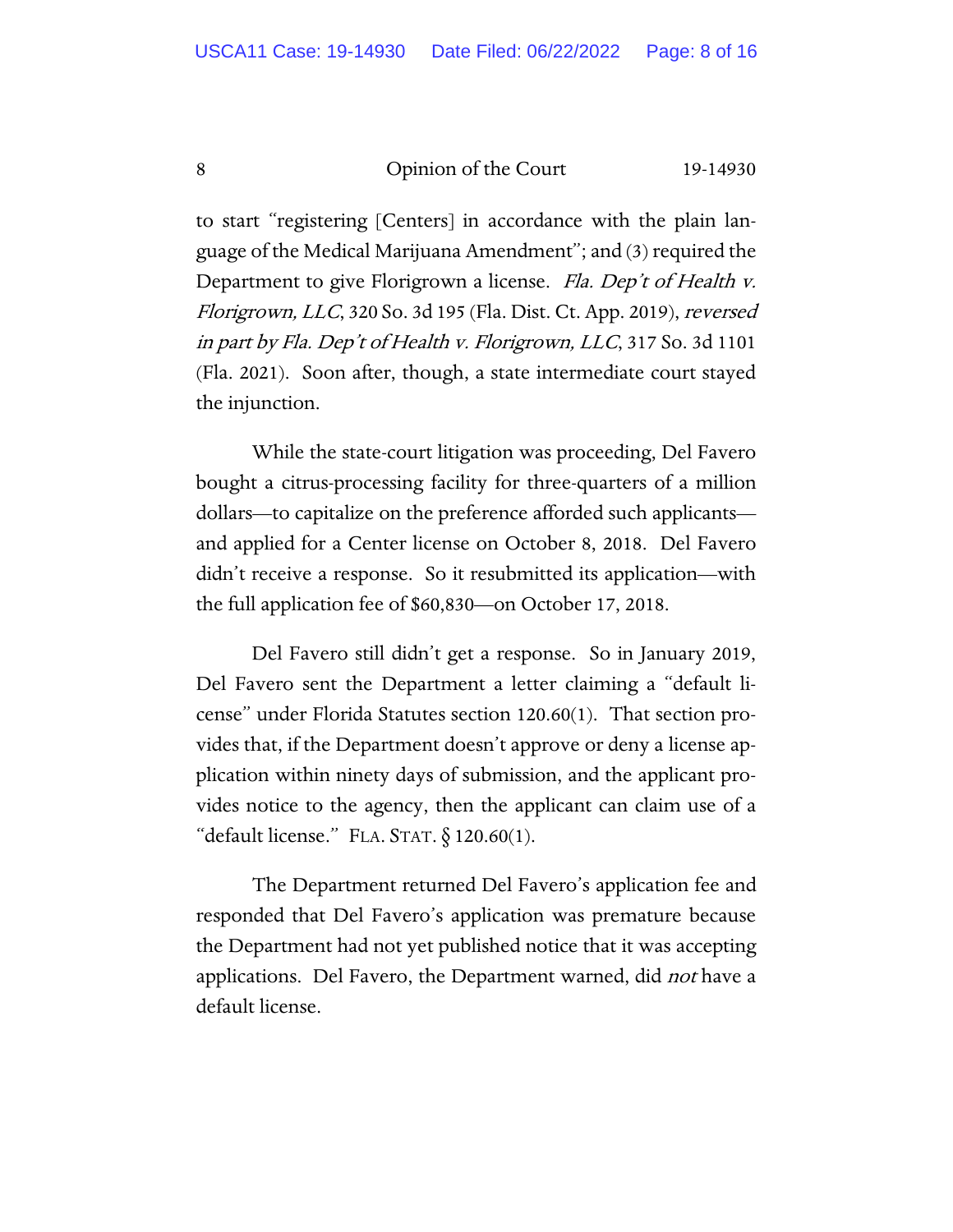#### II. PROCEDURAL HISTORY

Del Favero sued the Florida Department of Health and several Department officials for allegedly violating its Fourteenth Amendment procedural-due-process rights under 42 U.S.C. § 1983. In its complaint, Del Favero said that it "enjoy[ed] a state-created property interest in having its application to be a [Center] reviewed by the [Department]." The Department, it contended, "deprived [Del Favero] of this property interest by refusing to review [Del Favero's] application in violation of these provisions."

The Department and Department officials moved to dismiss for five reasons. First, they said, the district court should abstain from hearing the case because of the Pullman, Burford, and Colorado River abstention doctrines.<sup>3</sup> Second, they argued that sovereign immunity and qualified immunity barred Del Favero's officialcapacity claim against the Department and its individual-capacity claims against the Department officials, respectively. Third, the defendants asserted that Del Favero wasn't an applicant for a license because the published regulations plainly stated that the application period hadn't yet opened. Fourth, the defendants contended that Del Favero hadn't stated a claim for the denial of procedural due process because—even assuming Del Favero was an applicant—only license *holders*, not license *applicants*, possessed a

<span id="page-8-0"></span><sup>3</sup> See, e.g., R.R. Comm'n v. Pullman Co., 312 U.S. 496 (1941); Burford v. Sun Oil Co., 319 U.S. 315 (1943); Colo. River Water Conservation Dist. v. United States, 424 U.S. 800 (1976).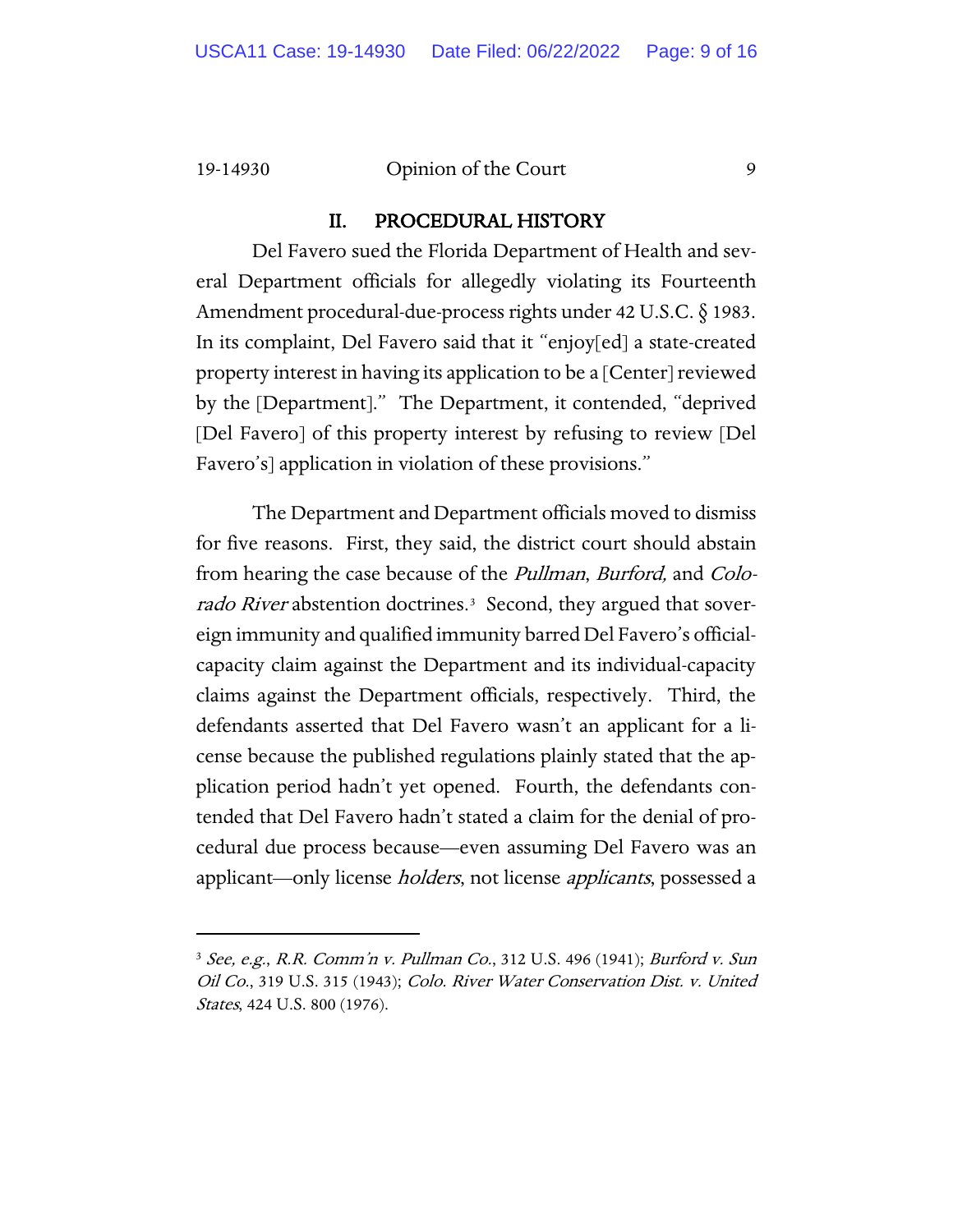property right protected by the Fourteenth Amendment. And fifth, the Department concluded that, even if Del Favero had a property interest in obtaining a license, its due-process rights weren't violated because it could sue (and had, in fact, sued) in the Florida state courts.

Upon review of the defendants' motion, the district court ordered Del Favero to address in its response whether "a person has a constitutional right to due process in connection with an application for a state license that, if issued, purportedly would authorize the person to commit a federal crime."

Del Favero responded that the Controlled Substances Act didn't prohibit possession of a license under state law. Rather, it said, we determine property interests protected by the due-process clause by reference to state law, so what federal law prohibited didn't affect the procedure a state needed to provide before depriving a citizen of a state-created property right. Then, in addressing the defendants' arguments, Del Favero contended that the district court didn't need to abstain because the pending state-court actions wouldn't resolve its federal-law challenges. As to the defendants' immunity arguments, Del Favero argued both that (1) reviewing its application wasn't a discretionary function and that (2) the law was clearly established that state officials couldn't refuse to do their jobs to review and approve or deny pending applications. On the merits, Del Favero said that the Department had deprived it of a property right—"a [s]tate-[c]reated [p]roperty [i]nterest in [h]aving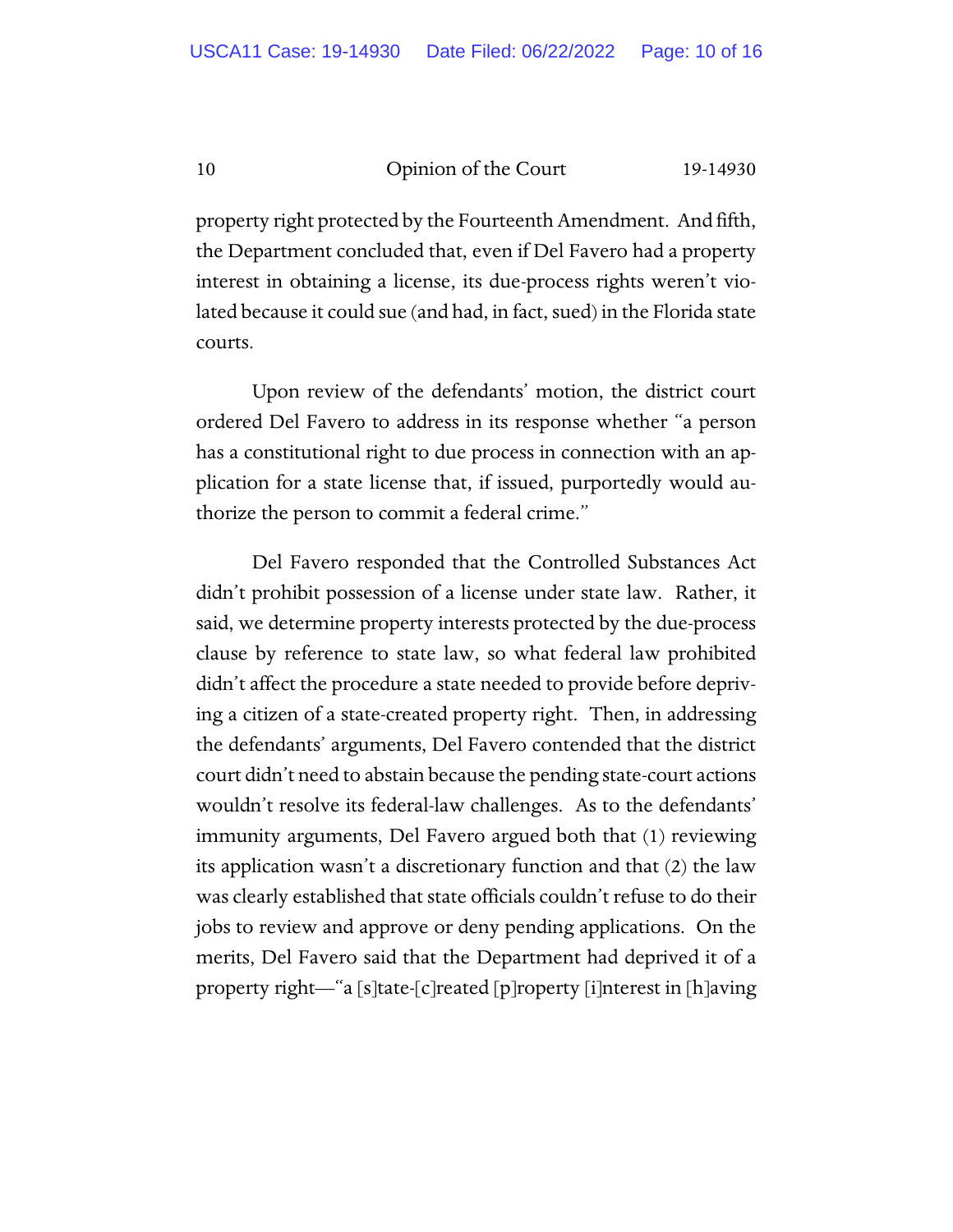its [Center] [a]pplication [r]eviewed." Finally, Del Favero asserted that state-court procedures didn't provide an adequate remedy because Del Favero could obtain only injunctive relief—not damages for the time and money it had lost in the meantime.

The district court dismissed Del Favero's claims because federal law prohibited possessing, distributing, or manufacturing marijuana. So in the district court's view, an interest in a license to possess, distribute, or manufacture marijuana wasn't a property interest protected by the federal Constitution. Del Favero now appeals.

#### III. STANDARD OF REVIEW

"We review *de novo* the district court's grant of a motion to dismiss under Rule 12(b)(6) for failure to state a claim, accepting the allegations in the complaint as true and construing them in the light most favorable to the plaintiff." Am. Dental Ass'n v. Cigna Corp., 605 F.3d 1283, 1289 (11th Cir. 2010) (quotations omitted).

#### IV. DISCUSSION

As we explain below, Del Favero's complaint fails to state a claim because it alleges a "property" interest—not in property but in procedure. That is, Del Favero's claimed property interest is not in a license, but in having its license application reviewed. And the Supreme Court has repeatedly explained that the due-process clause requires process only to protect certain *rights* (like property) and doesn't require process to protect *process*. For this reason—and because we may affirm on any ground supported by the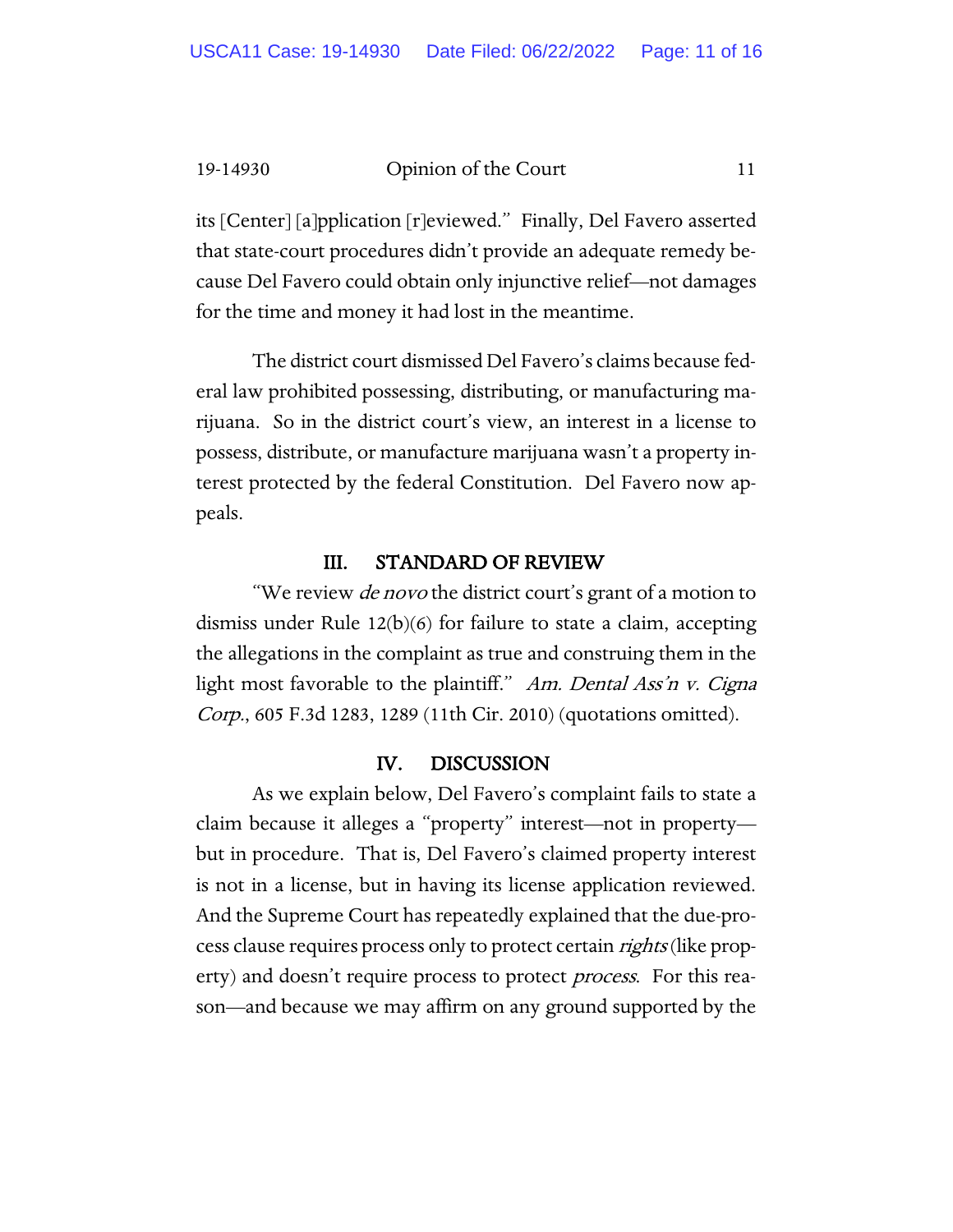record, see Long v. Comm'r, 772 F.3d 670, 675 (11th Cir. 2014) we affirm the district court's dismissal of the case.

The Fourteenth Amendment provides that states shall not "deprive any person of life, liberty, or property, without due process of law." U.S. CONST. amend. XIV,  $\S$  1. The Supreme Court construed this clause as protecting two concepts: (1) substantive due process and (2) procedural due process. See Cleveland Bd. of Educ. v. Loudermill, 470 U.S. 532, 541 (1985) ("The categories of substance and procedure are distinct."). As Del Favero alleges a violation of procedural-due-process rights, we must "determine whether [it] was deprived of a protected property interest, and if so, what process was due." Barnes v. Zaccari, 669 F.3d 1295, 1303 (11th Cir. 2012).

Del Favero's claim fails because it hasn't alleged the deprivation of a property interest. "[P]roperty interests subject to procedural due process protection are not limited by a few rigid, technical forms. Rather, property denotes a broad range of interests that are secured by existing rules or understandings." *Id.* (citation omitted). Property interests don't come from the Constitution; instead, they are created (or recognized) by "independent source[s] such as state law." Town of Castle Rock v. Gonzales, 545 U.S. 748, 756 (2005) (quotation marks and citations omitted). The Supreme Court has been clear that procedural due process requires adequate procedures to protect "certain substantive rights." Loudermill, 470 U.S. at 541. But procedural due process doesn't create a standalone right to process itself.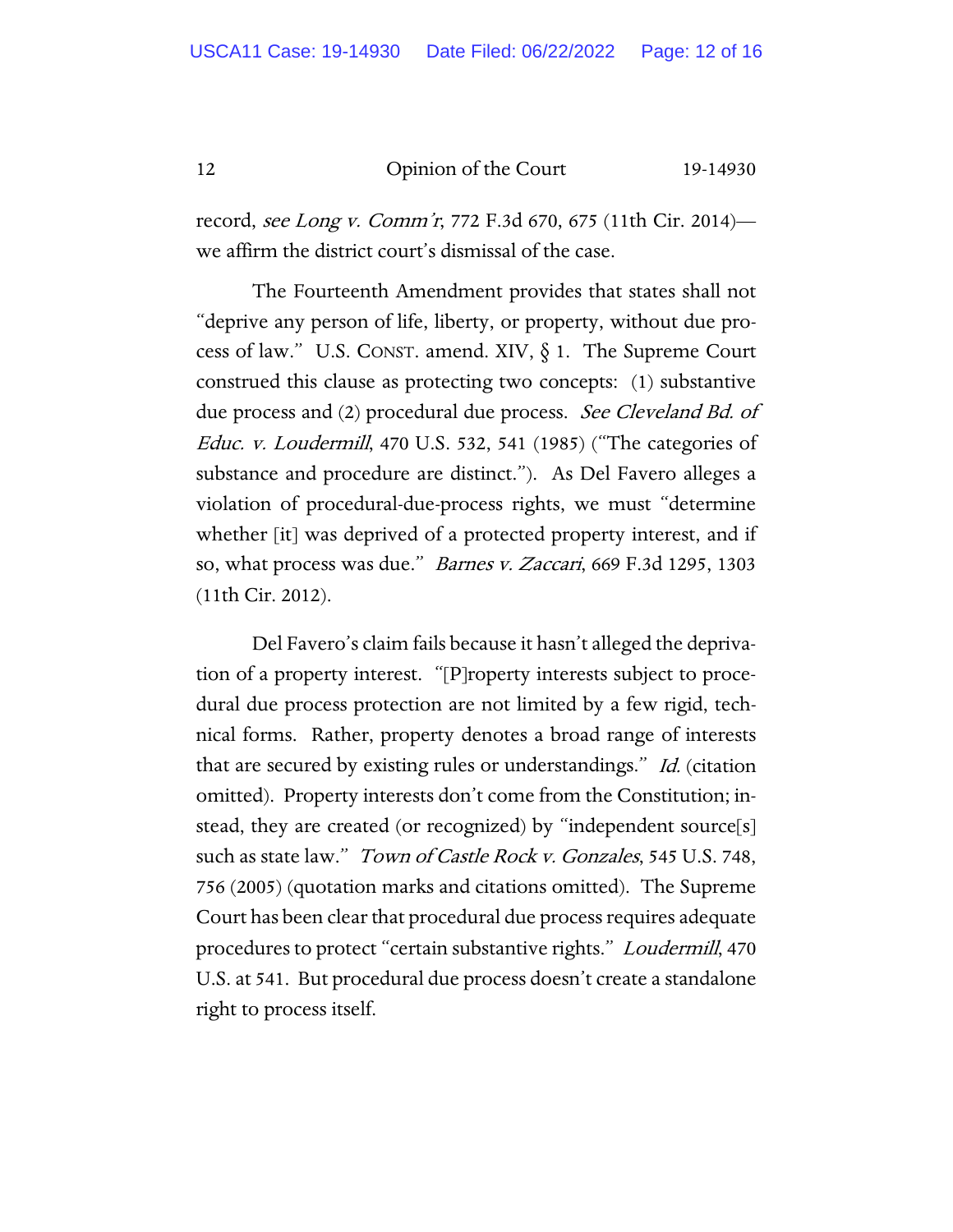Three cases illustrate this distinction. First, consider *Olim v*. Wakinekona, 461 U.S. 238 (1983). There, the plaintiff sued a Hawaii state prison for transferring him to an out-of-state prison. *Id.* at 249. The Supreme Court held that the plaintiff's procedural-dueprocess rights weren't violated because the administrator enjoyed "completely unfettered" discretion to transfer the plaintiff, so the plaintiff didn't have a substantive right at stake. Id. The Supreme Court explained that the circuit court had erred by focusing on the fact that the prison regulations "require[d] a particular kind of hearing before the administrator can exercise his unfettered discretion." Id. at 250. But "[p]rocess is not an end in itself," the Supreme Court declared. Id. Rather, the Court continued, "[i]ts constitutional purpose is to protect a substantive interest to which the individual has a legitimate claim of entitlement." Id. The Court concluded that "[t]he State may choose to require procedures . . ., of course, but in making that choice the State does not create an independent substantive right." *Id.* at 250-51.

Second, we look at *Loudermill*. The plaintiff there was a public employee who was fired, he asserted, without a meaningful opportunity to contest the reason for his termination. Loudermill, 470 U.S. at 536. Before the Supreme Court, the city-defendant argued that, while public employment was a property interest, the termination procedures laid out by statute *defined* (or limited) that property interest. Id. at 539–40. The Supreme Court rejected that view, explaining that "'[p]roperty' cannot be defined by the procedures provided for its deprivation any more than can life or liberty"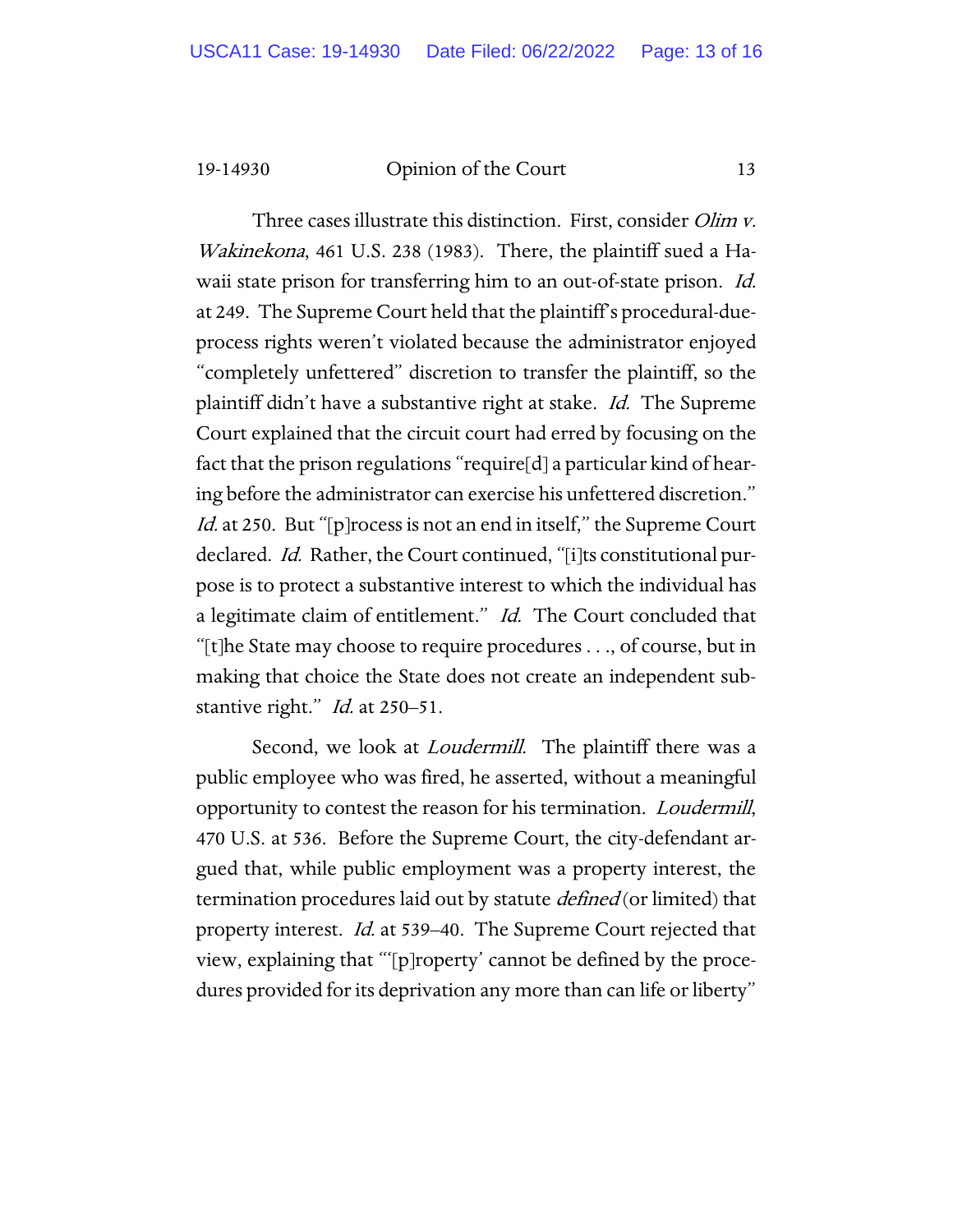because otherwise the "[c]lause would be reduced to a mere tautology." Id. at 541.

And third, in *Town of Castle Rock*, the plaintiff argued that the police had violated her procedural-due-process rights by failing to enforce a protective order. 545 U.S. at 763. The Supreme Court rejected this argument because the *enforcement* of the arrest warrant didn't constitute property. *Id.* at 768. The Supreme Court said that "the seeking of an arrest warrant would be an entitlement to nothing but procedure—which we have held inadequate even to support standing; much less can it be the basis for a property interest." Id. at 764 (cleaned up). As Justice Souter explained in his concurrence, "the federal process protects the property created by state law. But [plaintiff] claims a property interest in a state-mandated process in and of itself . . . . This argument is at odds with the rule that '[p]rocess is not an end in itself.'" Id. at 771 (Souter, J., concurring) (citing Olim, 461 U.S. at 250). A different rule, Justice Souter said, would "would federalize every mandatory state-law direction to executive officers" and "work a sea change in the scope of federal due process." Id.

Here, Del Favero may or may not have a property right in a Center license, but it doesn't have a property right in the process of licensure. That is, we assume without deciding that Del Favero could have had a property interest in a Center license[.4](#page-13-0) So when

<span id="page-13-0"></span><sup>4</sup> Because we affirm the district court's dismissal of this case since Del Favero has no due-process right in process itself, we do not opine on either the district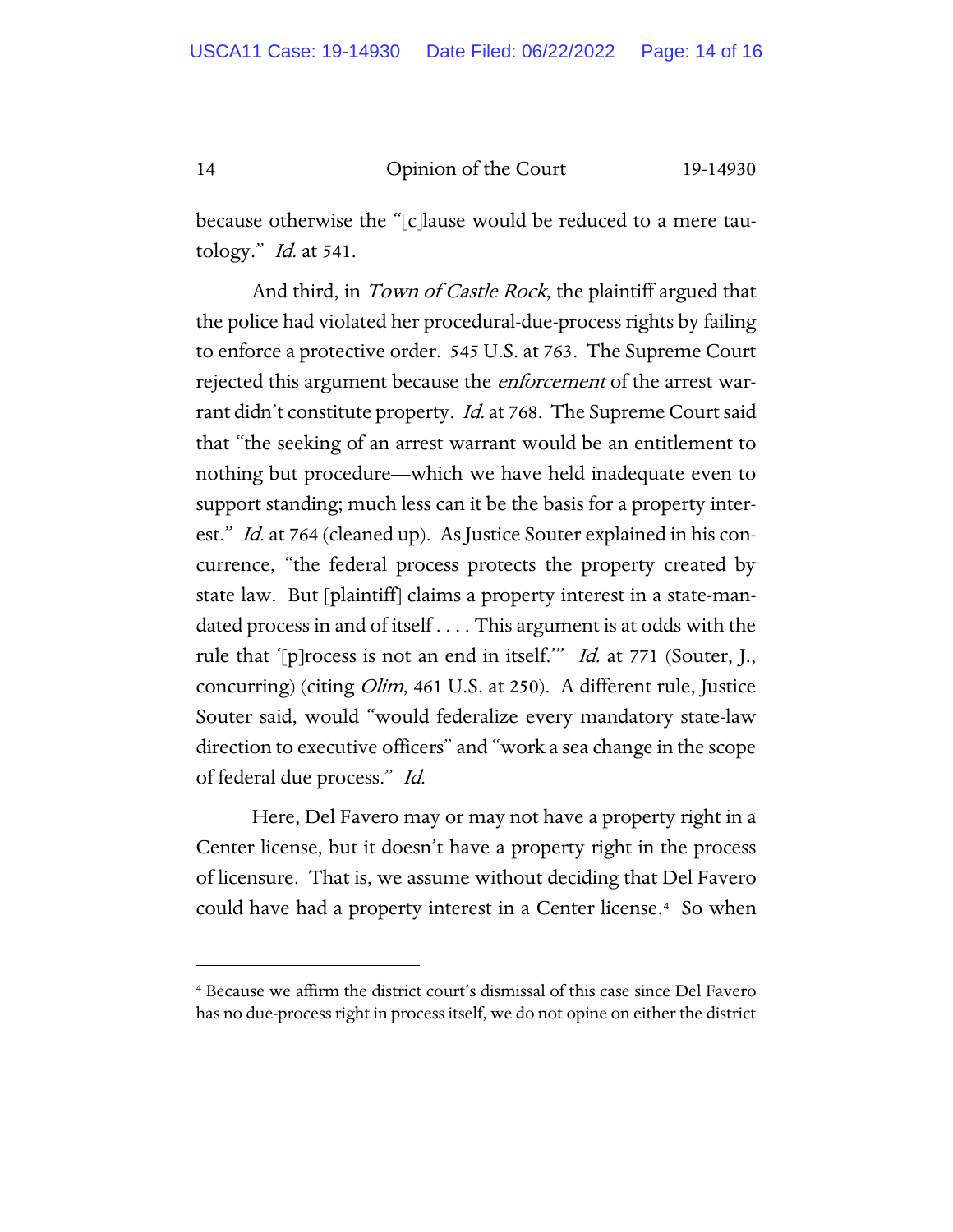the Department reviews Del Favero's application, as a license applicant, Del Favero might be entitled to certain process before the Department grants or denies its application—for example, to have its Center application evaluated by a neutral decisionmaker according to publicly available objective criteria and with the opportunity to respond. Cf. Henry Friendly, "Some Kind of Hearing", 123 U. PA. L.REV. 1267 (1975). But that isn't the property right Del Favero complains it lost. Rather, Del Favero insisted, over and over, that it was deprived of its "property right" in having *its application re*viewed. But as we have explained, that isn't a property right. Loudermill, 470 U.S at 541 ("'Property' cannot be defined by the procedures provided for its deprivation any more than can life or liberty."). Instead, procedural due process protects only substantive rights, and "[p]rocess is not an end in itself. Its constitutional purpose is to protect a substantive interest to which the individual has a legitimate claim of entitlement." *Olim*, 461 U.S. at 250. There is a difference between a right to a license and the right to have an application reviewed.

Against this, Del Favero points out that the Florida Constitution provides "any Florida citizen . . . standing to seek judicial relief to compel compliance with the Department's constitutional duties." FLA. CONST. art.  $X, \S 29(d)(3)$ . And it's true that the Florida Constitution can recognize an interest as sufficient to support

court's basis for dismissing this case or on the defendants' alternative bases for arguing that Del Favero's claim fails.